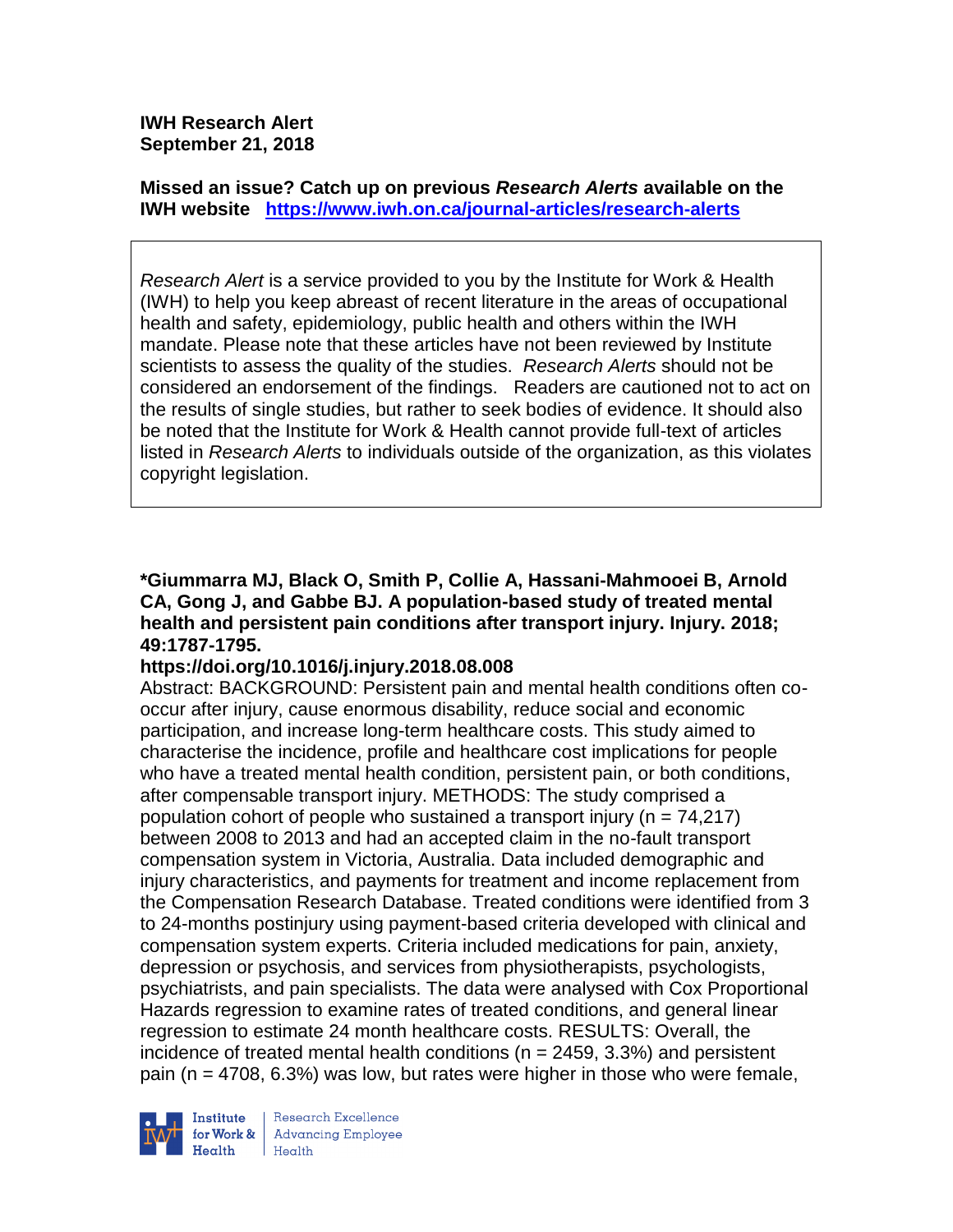middle aged (35-64 years), living in metropolitan areas or neighbourhoods with high socioeconomic disadvantage, and for people who had a more severe injury. Healthcare costs totalled more than \$A707 M, and people with one or both conditions (7.7%) had healthcare costs up to 7-fold higher (adjusting for demographic and injury characteristics) in the first 24 months postinjury than those with neither condition. CONCLUSIONS: The incidence of treated mental health and persistent pain conditions was low, but the total healthcare costs for people with treated conditions were markedly higher than for people without either treated condition. While linkage with other public records of treatment was not possible, the true incidence of treated conditions is likely to be even higher than that found in this study. The present findings can be used to prioritise the implementation of timely access to treatment to prevent or attenuate the severity of pain and mental health conditions after transport injury

# **\*Mofidi A, Tompa E, Spencer J, Kalcevich C, Peters CE, Kim J, Song C, Mortazavi SB, and Demers PA. The economic burden of occupational nonmelanoma skin cancer due to solar radiation. Journal of Occupational and Environmental Hygiene. 2018; 15(6):481-491.**

**https://doi.org/10.1080/15459624.2018.1447118** 

Abstract: Solar ultraviolet (UV) radiation is the second most prevalent carcinogenic exposure in Canada and is similarly important in other countries with large Caucasian populations. The objective of this article was to estimate the economic burden associated with newly diagnosed non-melanoma skin cancers (NMSCs) attributable to occupational solar radiation exposure. Key cost categories considered were direct costs (healthcare costs, out-of-pocket costs (OOPCs), and informal caregiver costs); indirect costs (productivity/output costs and home production costs); and intangible costs (monetary value of the loss of health-related quality of life (HRQoL)). To generate the burden estimates, we used secondary data from multiple sources applied to computational methods developed from an extensive review of the literature. An estimated 2,846 (5.3%) of the 53,696 newly diagnosed cases of basal cell carcinoma (BCC) and 1,710 (9.2%) of the 18,549 newly diagnosed cases of squamous cell carcinoma (SCC) in 2011 in Canada were attributable to occupational solar radiation exposure. The combined total for direct and indirect costs of occupational NMSC cases is \$28.9 million (\$15.9 million for BCC and \$13.0 million for SCC), and for intangible costs is \$5.7 million (\$0.6 million for BCC and \$5.1 million for SCC). On a percase basis, the total costs are \$5,670 for BCC and \$10,555 for SCC. The higher per-case cost for SCC is largely a result of a lower survival rate, and hence higher indirect and intangible costs. Our estimates can be used to raise awareness of occupational solar UV exposure as an important causal factor in NMSCs and can highlight the importance of occupational BCC and SCC among other occupational cancers

**\*Oldfield M, Gewurtz R, Tompa E, Harlos K, Kirsh B, Lysaght R, Macdougall A, Moll S, Rueda S, and Sultan-Taieb H. Improving workplaces to enable** 



Research Excellence for Work & | Advancing Employee Health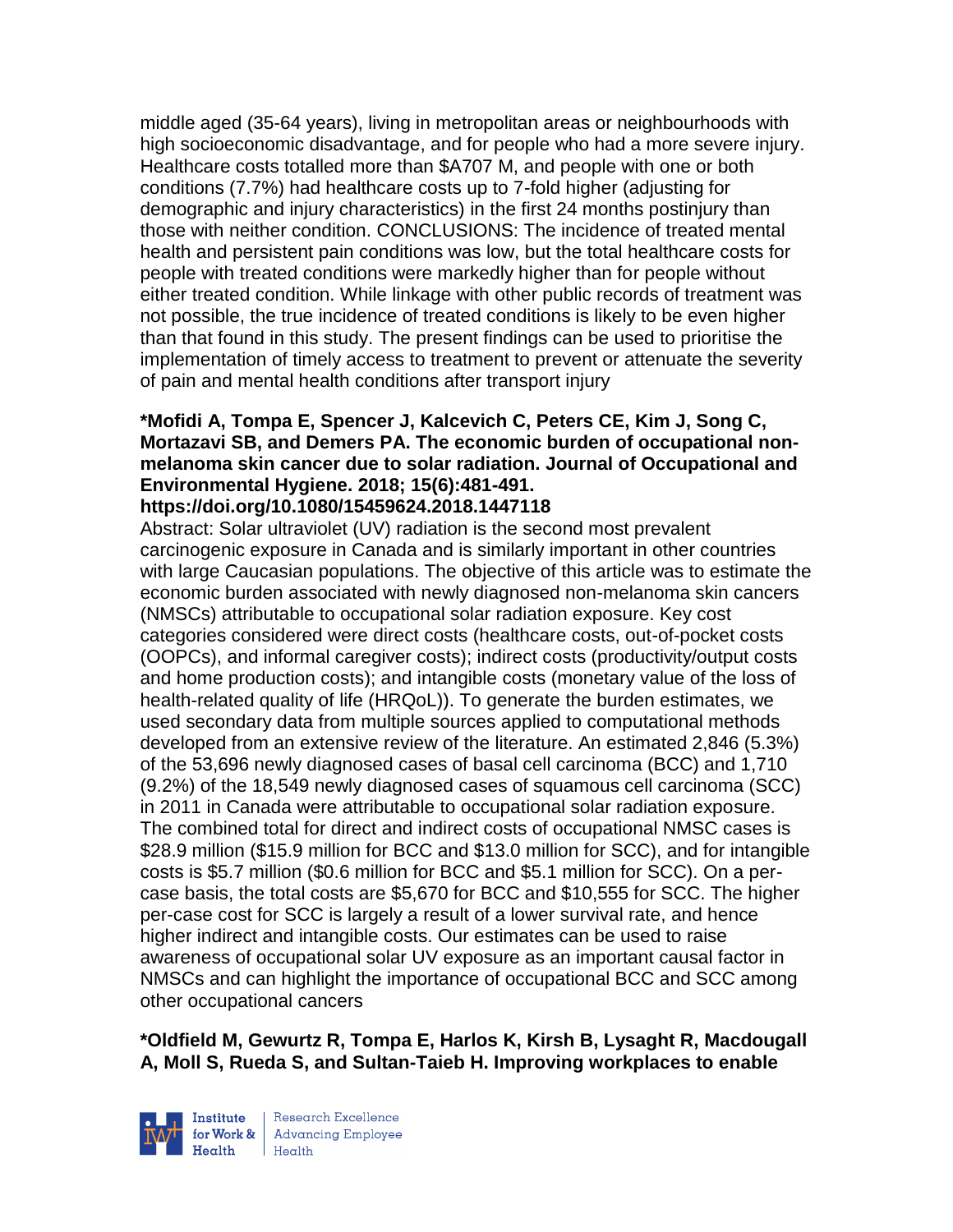**people living with mental illness to stay in their jobs. Journal of the Ontario Occupational Health Nurses Association. 2018; 37(1):46-49. [doi not available as of Sept 21, 2018]** 

# **\*Weis CA, Barrett J, Tavares P, Draper C, Ngo K, Leung J, Huynh T, and Landsman V. Prevalence of low back pain, pelvic girdle pain, and combination pain in a pregnant Ontario population. Journal of Obstetrics and Gynaecology Canada. 2018; 40(8):1038-1043.**

## **https://doi.org/10.1016/j.jogc.2017.10.032**

Abstract: OBJECTIVE: The purpose of the current pilot study is to determine the point and period prevalence of site-specific back pain, low back pain (LBP), pelvic girdle pain (PGP), and combined pain (Combo Pain) in pregnant women at a large urban centre in Ontario. METHODS: Point and period prevalence for LBP, PGP, and Combo Pain were determined using a questionnaire and accompanying pain diagram. Women were included in the study if they were healthy, of child-bearing age (18-45 years), currently experiencing a singleton pregnancy (any trimester), and proficient in the English language. RESULTS: Data collected from 287 women were included in the analysis. Three-quarters of women suffered from some sort of pregnancy-related back pain. The point and period prevalences for women who were experiencing LBP, PGP, and Combo Pain were 15.7%, 17.8%, and 15.3% and 33.4%, 27.9%, and 30.7%, respectively. Secondary analyses demonstrated that increasing GA and suffering from both pains at some point prior to pregnancy (Prior Both) increased the risk of experiencing PGP and Combo Pain during pregnancy, respectively. CONCLUSION: The current study demonstrates that 76% of sampled women experienced pregnancy-related back pain and the prevalence of site-specific pain (LBP, PGP, and Combo Pain) increases with increased gestation. Risk factors include advanced GA and experiencing both types of pain prior to pregnancy (Prior Both). Furthermore, it is suggested that a standard definition of pain by location should be developed and employed so that future studies can elucidate appropriate prevention strategies and treatment options for each

#### **Alruqi WM, Hallowell MR, and Techera U. Safety climate dimensions and their relationship to construction safety performance: a meta-analytic review. Safety Science. 2018; 109:165-173. https://doi.org/10.1016/j.ssci.2018.05.019**

**Bellamy LJ, Chambon M, and van Guldener V. Getting resilience into safety programs using simple tools: a research background and practical implementation. Reliability Engineering & System Safety. 2018; 172:171- 184.** 

**https://doi.org/10.1016/j.ress.2017.12.005** 

**Brendbekken R, Vaktskjold A, Harris A, and Tangen T. Predictors of returnto-work in patients with chronic musculoskeletal pain: a randomized clinical trial. Journal of Rehabilitation Medicine. 2018; 50(2):193-199.** 



Institute Research Excellence<br>for Work & Advancing Employee<br>Health Health Health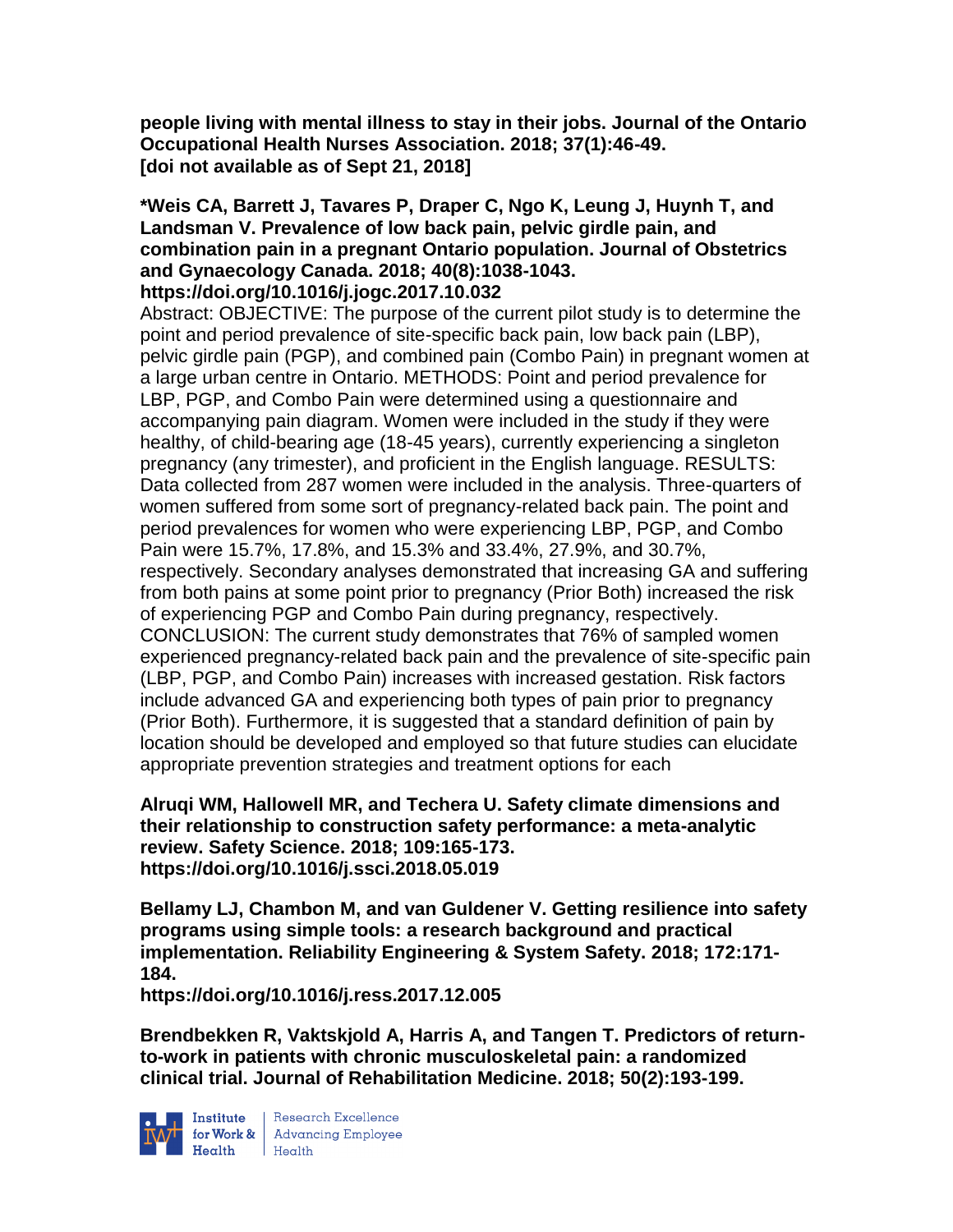#### **https://doi.org/10.2340/16501977-2296 [open access]**

Abstract: OBJECTIVE: To assess the predictive effect of a multidisciplinary intervention programme, pain, work-related factors and health, including anxiety/depression and beliefs, on return-to-work for patients sick-listed due to musculoskeletal pain. DESIGN: A randomized clinical study. METHODS: A total of 284 patients were randomized to either a multidisciplinary intervention programme ( $n = 141$ ) or to a less resource-demanding brief intervention ( $n =$ 143). Work participation was estimated monthly from register data for 12 months. Return-to-work was defined as increased work participation in 3 consecutive months. RESULTS: In the adjusted model, return-to-work by 3 months was associated with a multidisciplinary intervention programme (odds ratio  $(OR) =$ 2.7, 95% confidence interval (95% CI) =  $1.1-6.9$ ), the factor "belief that work was cause of the pain" (OR = 2.2, 95% CI = 1.1-4.3), anxiety and depression (OR = 0.5, 95% CI =  $0.2$ -0.98), and by an interaction between the multidisciplinary intervention and perceived support at work ( $OR = 0.3$ ,  $95\%$  CI = 0.1-0.9). At 12 months, only duration of sick leave was associated with return-to-work ( $OR = 0.6$ , 95% CI = 0.5-0.8). CONCLUSION: Multidisciplinary intervention may hasten return-to-work and benefit those who perceive low support at work, but at 12 months only duration of sick leave at baseline was associated with return-to-work

# **Davie G and Lilley R. Financial impact of injury in older workers: use of a national retrospective e-cohort to compare income patterns over 3 years in a universal injury compensation scheme. BMJ Open. 2018; 8(4):e018995. https://doi.org/10.1136/bmjopen-2017-018995 [open access]** Abstract: OBJECTIVE: The study aims to quantify the impact of injury on the financial well-being of older workers. The hypothesis was that injured older workers have substantially reduced income from work following injury, but that New Zealand's (NZ) universal injury compensation scheme mitigates the

difference for total income. DESIGN, SETTING AND PARTICIPANTS: An ecohort of 617 722 workers aged 45-64 years old was created using de-identified linked administrative data in NZ's Integrated Data Infrastructure. Person-level data from numerous government agencies were used to compare 21 639 with an injury-related entitlement claim in 2009 with the remaining 596 133. Event date was the date of injury, or for the comparison group, a randomly selected date in 2009. PRIMARY AND SECONDARY OUTCOME MEASURES: Geometric mean ratios (GMRs) were used to compare income from work and total income from all taxable sources between those injured and the comparison group. Adjusted GMRs estimated income differences up to 36 months following the event date. RESULTS: Differences in total income increased over time. In the third year, those injured received 6.7% less (adjusted GMR 0.933 (95% CI 0.925 to 0.941)) than the comparison group, equivalent to an average loss of \$NZ2628. Restricting to income from work, those injured received 29.2% less than the comparison group at 3 years (adjusted GMR 0.708 (95% CI 0.686 to 0.730)). For both men and women, those injured at 45-49 years consistently had the greatest relative income loss compared with those aged 50-54, 55-59 or 60-64 years.

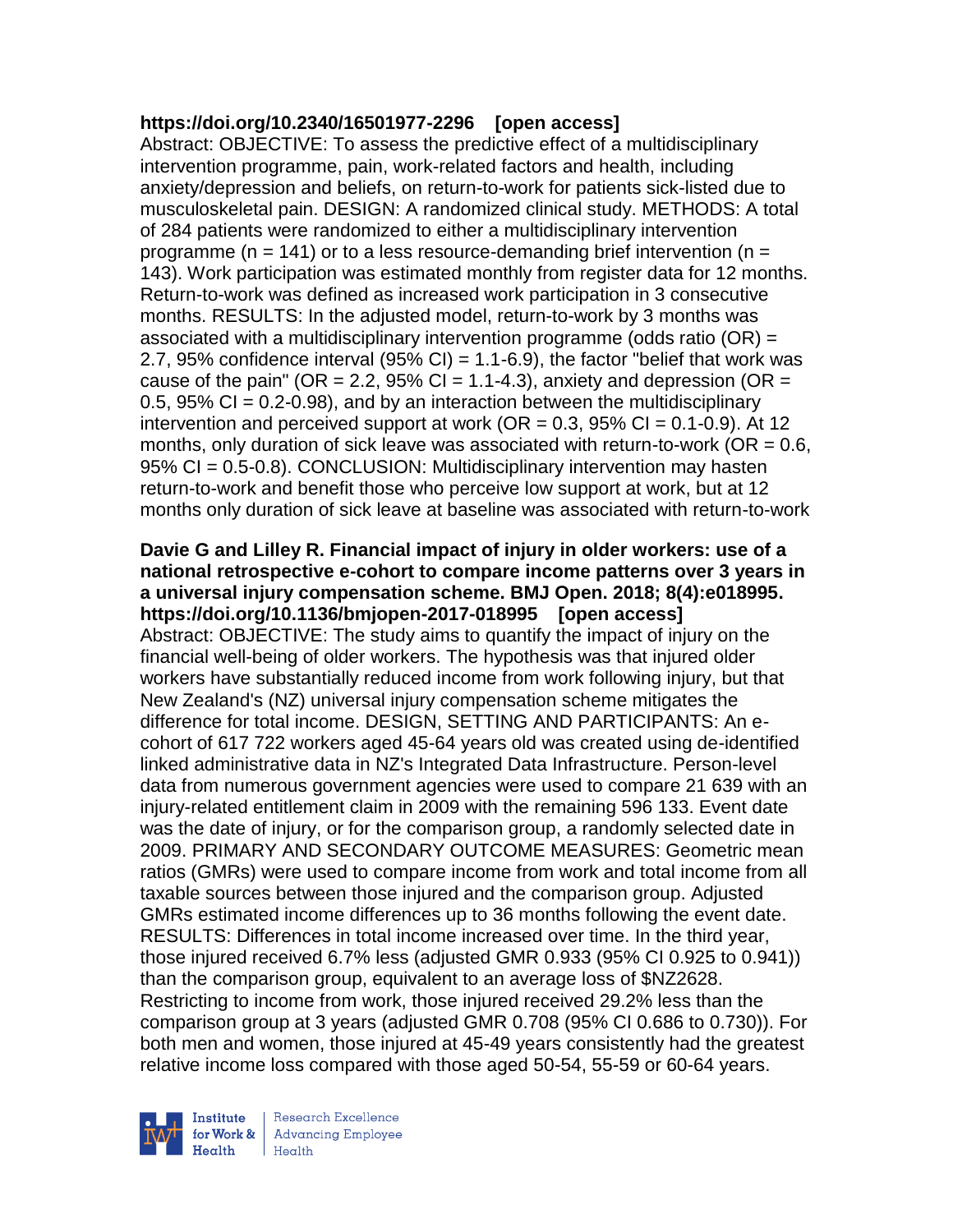CONCLUSIONS: Although the substantial impacts of injury on income were mainly mitigated by public income transfers, relative losses in income in those aged 45-64 years increased in the 3 years following injury. Policies focused on adequate compensation and reducing the time away from employment could reduce these financial impacts in older workers

**Halima MAB, Koubi M, and Regaert C. The effects of the complementary compensation on sickness absence: an approach based on collective bargaining agreements in France. Labour. 2018; 32(3):353-394. https://doi.org/10.1111/labr.12123;doi: 10.1111/labr.12123** 

**Hohnen P and Hasle P. Third party audits of the psychosocial work environment in occupational health and safety management systems. Safety Science. 2018; 109:76-85. https://doi.org/10.1016/j.ssci.2018.04.028** 

#### **Hudon A, Hunt M, and Ehrmann Feldman D. Physiotherapy for injured workers in Canada: are insurers' and clinics' policies threatening good quality and equity of care? Results of a qualitative study. BMC Health Services Research. 2018; 18(1):682.**

**https://doi.org/10.1186/s12913-018-3491-1 [open access]** Abstract: BACKGROUND: In recent years, significant efforts have been made to improve the provision of care for compensated injured workers internationally. However, despite increasing efforts at implementing best practices in this field, some studies show that policies overseeing the organisation of care for injured workers can have perverse influences on healthcare providers' practices and can prevent workers from receiving the best care possible. The influence of these policies on physiotherapists' practices has yet to be investigated. Our objectives were thus to explore the influence of 1) workers' compensation boards' and 2) physiotherapy clinics' policies on the care physiotherapists provide to workers with musculoskeletal injuries in three large Canadian provinces. METHODS: The Interpretive Description framework, a qualitative methodological approach, guided this inquiry. Forty participants (30 physiotherapists and 10 leaders and administrators from physiotherapy professional groups and workers' compensation boards) were recruited in British Columbia, Ontario and Quebec to participate in an in-depth interview. Inductive analysis was conducted using constant comparative techniques. RESULTS: Narratives from participants show that policies of workers' compensation boards and individual physiotherapy clinics have significant impacts on physiotherapists' clinical practices. Policies found at both levels often place physiotherapists in uncomfortable positions where they cannot always do what they believe to be best for their patients. Because of these policies, treatments provided to compensated injured workers markedly differ from those provided to other patients receiving physiotherapy care at the same clinic. Workers' compensation board policies such as reimbursement rates, end points for treatment and communication mechanisms, and clinic policies such as physiotherapists' remuneration schemes and



Institute Research Excellence<br>for Work & Advancing Employee<br>Health Health  $Heath$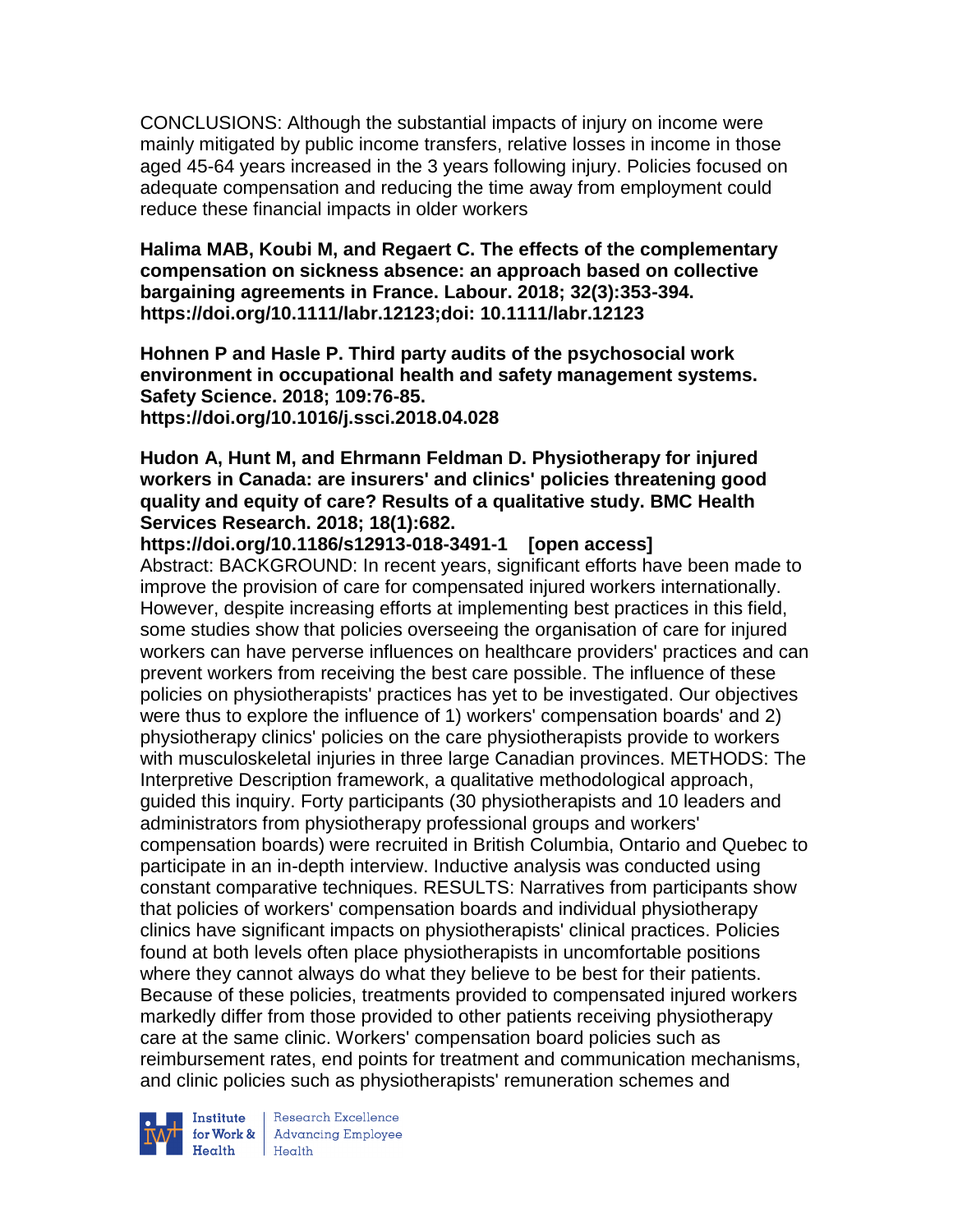restrictions on the choice of professionals had negative influences on care. Policies that were viewed as positive were board policies that recognize, promote and support physiotherapists' duties and clinics that provide organisational support for administrative tasks. CONCLUSION: In Canada, workers' compensation play a significant role in financing physiotherapy care for people injured at work. Despite the best intentions in promoting evidence-based guidelines and procedures regarding rehabilitation care for injured workers, complex policy factors currently limit the application of these recommendations in practice. Research that targets these policies could contribute to significant changes in clinical settings

## **Neumark D and Savych B. The effects of provider choice policies on workers' compensation costs. Health Services Research. 2018; [epub ahead of print].**

## **https://doi.org/10.1111/1475-6773.13045**

Abstract: OBJECTIVE: To examine the effects of provider choice policies on workers' compensation medical and indemnity costs. DATA SOURCES/STUDY SETTING: Pooled cross-sectional analysis of administrative claims records for workers with work-related injuries primarily in 2007-2010 across 25 states ( $n =$ 4,489,729). STUDY DESIGN: We used linear and quantile regression analyses to evaluate differences in claim costs (medical and indemnity) based on whether policies give employers or injured workers control over the choice of provider. PRINCIPAL FINDINGS: We find no difference in average medical costs by provider choice policies, although a distributional analysis indicates higher developed medical costs for the costliest back injury cases in states where workers control provider choice. The evidence for indemnity costs is similar, although the point estimates also indicate (statistically insignificantly) higher average costs when policies give workers more control of the choice of provider. CONCLUSIONS: Our nuanced evidence suggests that policymakers seeking to reduce workers' compensation costs may need to focus on the highest cost cases in states where policy gives workers more control over the choice of provider, rather than the simpler and broader issue of whether policy gives workers or employers more control

## **Saunders D and Hazel M. Students in the labour market: beyond the recession [Labour statistics: research papers]. Ottawa, ON: Statistics Canada; 2018.**

#### **Tricco AC, Lillie E, Zarin W, O'Brien KK, Colquhoun H, Levac D, et al. PRISMA extension for scoping reviews (PRISMA-ScR): checklist and explanation. Annals of Internal Medicine. 2018; [epub ahead of print]. https://doi.org/10.7326/M18-0850**

Abstract: Scoping reviews, a type of knowledge synthesis, follow a systematic approach to map evidence on a topic and identify main concepts, theories, sources, and knowledge gaps. Although more scoping reviews are being done, their methodological and reporting quality need improvement. This document



Institute Research Excellence<br>
for Work & Advancing Employee<br>
Health Health